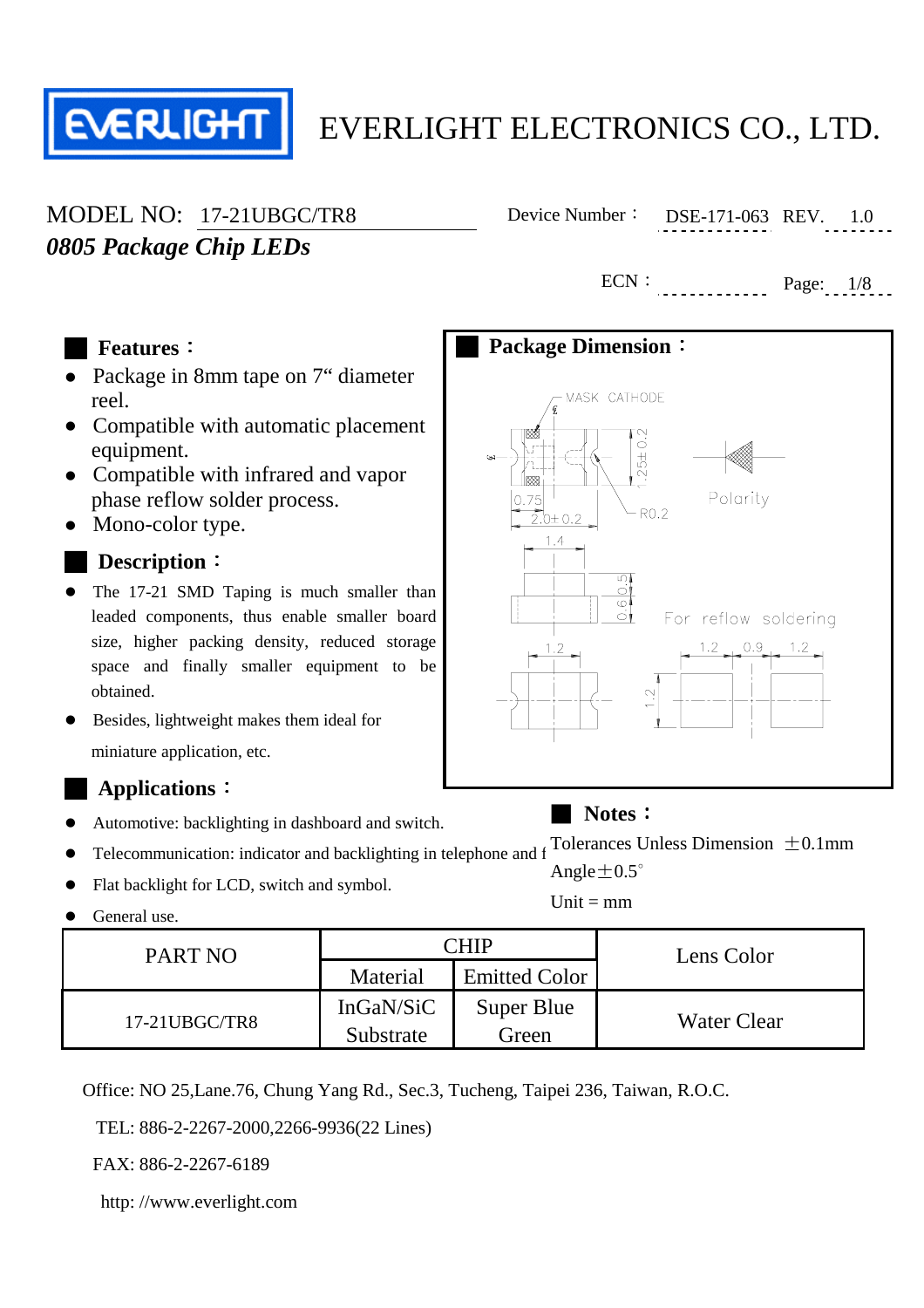

*0805 Package Chip LEDs*

MODEL NO: 17-21UBGC/TR8 Device Number: DSE-171-063 REV. 1.0

 $ECN: \tPage: 2/8$ 



### **Loaded quantity per reel 3000 pcs/reel:**

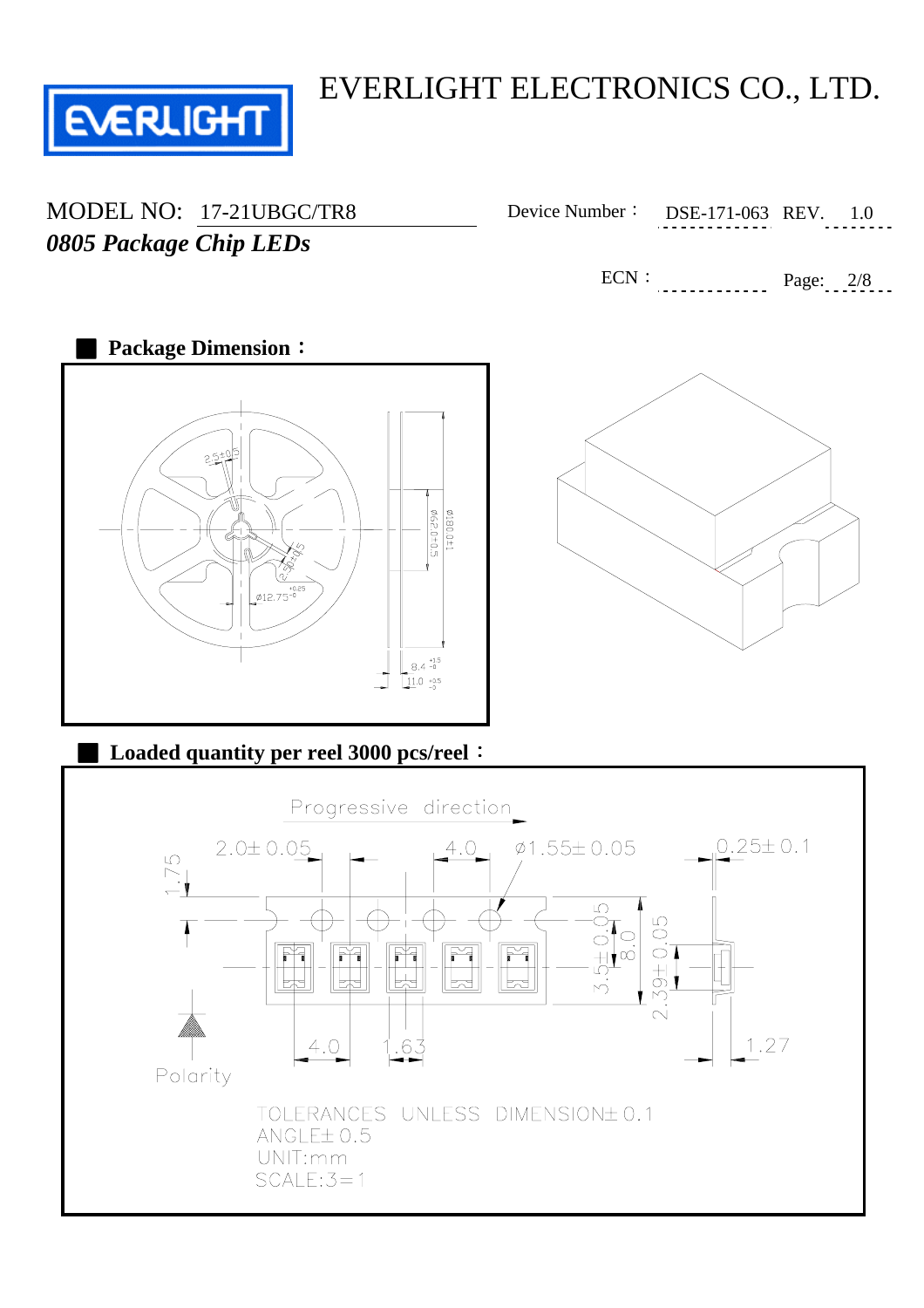

# *0805 Package Chip LEDs*

MODEL NO: 17-21UBGC/TR8 Device Number: DSE-171-063 REV. 1.0

ECN:  $Page: 3/8$ 

## Parameter Symbol Rating Unit Reverse Voltage Vr Vr 5 V Forward Current If If 30 mA Operating Temperature Topr  $-20 \sim +80$  °C Storage Temperature Tstg  $-30 \sim +100$  °C Soldering Temperature Tsol 260 (for 5 second) © Electrostatic Discharge ESD 1000 V Power Dissipation Pd 120 mW Peak Forward Current(Duty 1/10 @ 1KHZ) If(Peak)  $100 \text{ mA}$

### ■ **Absolute Maximum Ratings at Ta = 25<sup>°</sup>C**

#### **Electronic Optical Characteristics :**

| Parameter                              | Symbol           | Min. | Typ. | Max. | Unit                    | Condition  |
|----------------------------------------|------------------|------|------|------|-------------------------|------------|
| Luminous intensity                     | Iv               |      | 4    |      | mcd                     | If= $20mA$ |
|                                        |                  | 36   | 62   |      | mcd                     | If= $20mA$ |
| Viewing Angle                          | $2 \theta$ 1/2   |      | 140  |      | deg                     | If= $20mA$ |
| Peak Wavelength                        | $\lambda$ p      |      | 502  |      | nm                      | If= $20mA$ |
| Dominant<br>Wavelength                 | $\lambda$ d      |      | 505  |      | nm                      | If= $20mA$ |
| <b>Spectrum Radiation</b><br>Bandwidth | $\wedge \lambda$ |      | 30   |      | nm                      | If= $20mA$ |
| <b>Forward Voltage</b>                 | Vf               |      | 3.5  | 4.0  | $\overline{\mathsf{V}}$ | If= $20mA$ |
| Reverse<br>Current                     | $\mathbf{I}$ r   |      |      | 10   | $\mu$ A                 | $Vr=5V$    |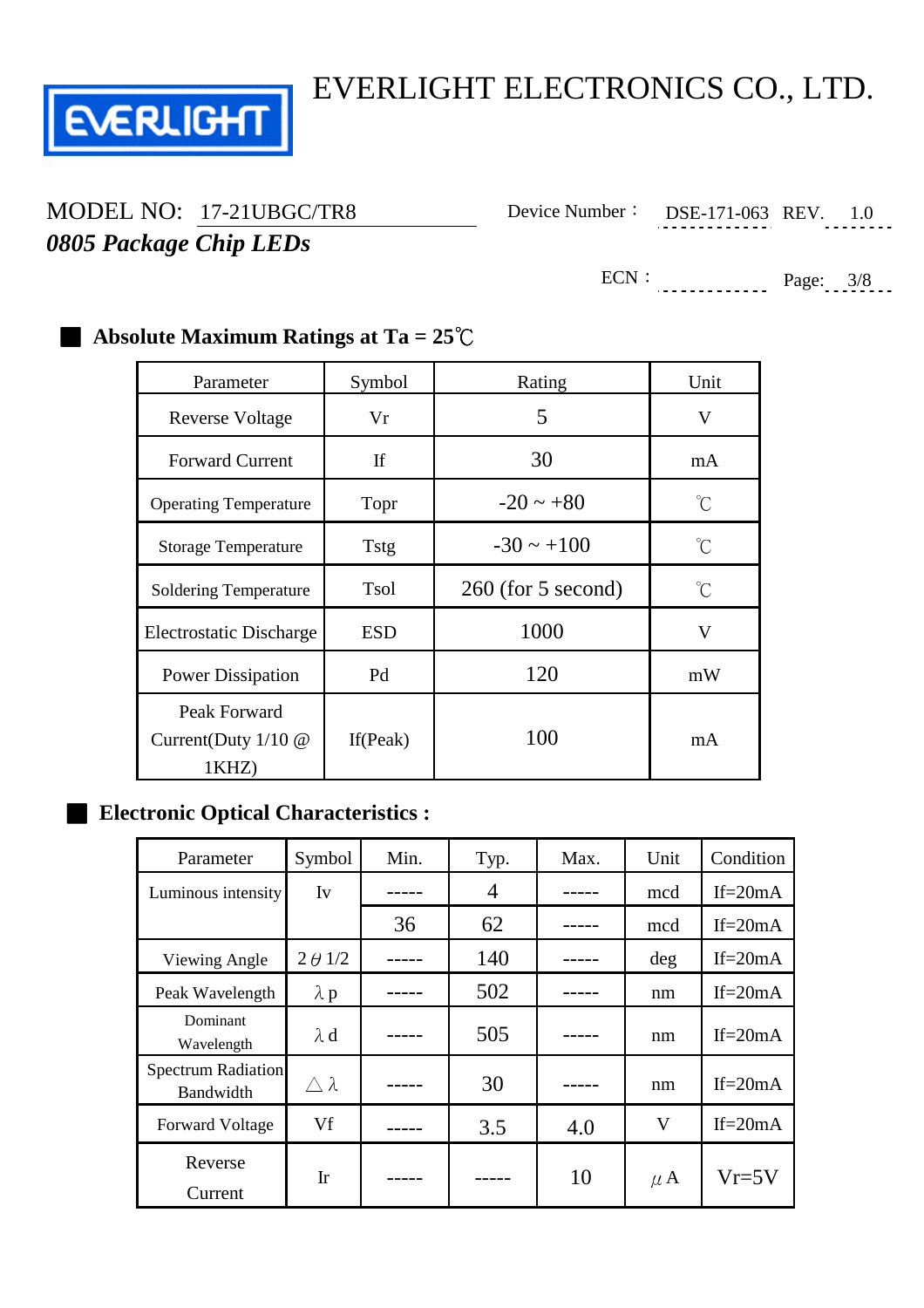

# *0805 Package Chip LEDs*

MODEL NO: 17-21UBGC/TR8 Device Number: DSE-171-063 REV. 1.0

ECN: Page: 4/8

#### **Reliability Test Item And Condition**

| NO             | Item                                       | <b>Test Conditions</b>                                                | Test<br>Hours/Cycle | Sample<br><b>Size</b> | Ac/Re |
|----------------|--------------------------------------------|-----------------------------------------------------------------------|---------------------|-----------------------|-------|
| 1              | Solder Heat                                | TEMP: 260°C $\pm$ 5 °C                                                | 5 SEC               | <b>76 Pcs</b>         | 0/1   |
| $\overline{2}$ | Temperature Cycle                          | $H: +85^{\circ}C$ 30min<br>5 min<br>L: $-55^{\circ}$ C 30min          | 50 CYCLE            | <b>76 Pcs</b>         | 0/1   |
| 3              | <b>Thermal Shock</b>                       | $H: +100^{\circ}C$ 5min<br>$10 \text{ sec}$<br>$L: -10^{\circ}C$ 5min | 50 CYCLE            | <b>76 Pcs</b>         | 0/1   |
| $\overline{4}$ | <b>High Temperature Storage</b>            | TEMP: $100^{\circ}$ C                                                 | <b>1000 HRS</b>     | <b>76 Pcs</b>         | 0/1   |
| 5              | Low Temperature Storage                    | TEMP : $-55^{\circ}$ C                                                | <b>1000 HRS</b>     | <b>76 Pcs</b>         | 0/1   |
| 6              | DC Operating Life                          | If $= 20$ mA                                                          | <b>1000 HRS</b>     | <b>76 Pcs</b>         | 0/1   |
| 7              | High Temperature /<br><b>High Humidity</b> | 85℃/85% RH                                                            | <b>1000 HRS</b>     | <b>76 Pcs</b>         | 0/1   |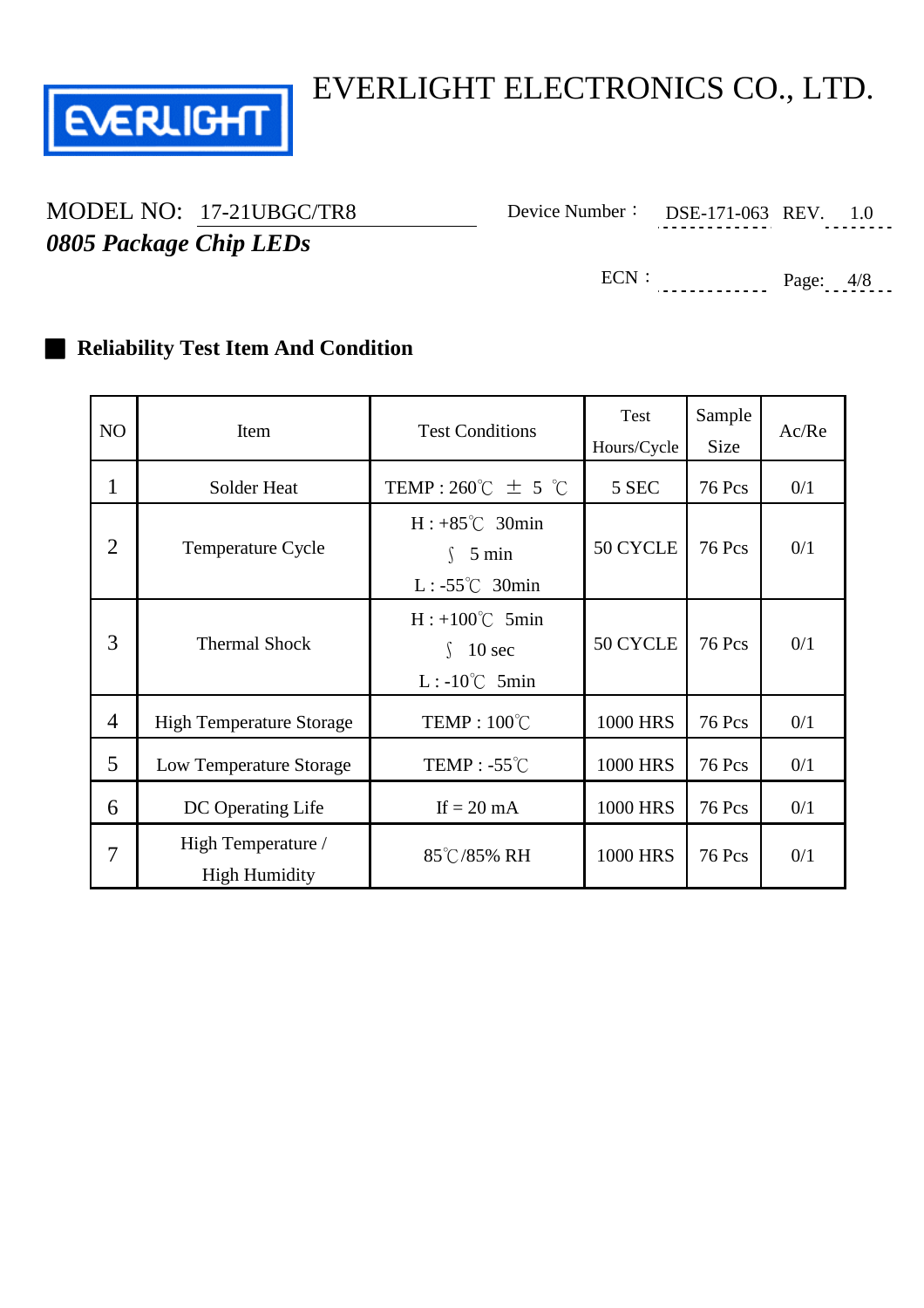

*0805 Package Chip LEDs*

MODEL NO: 17-21UBGC/TR8 Device Number: DSE-171-063 REV. 1.0

ECN: Page: 5/8

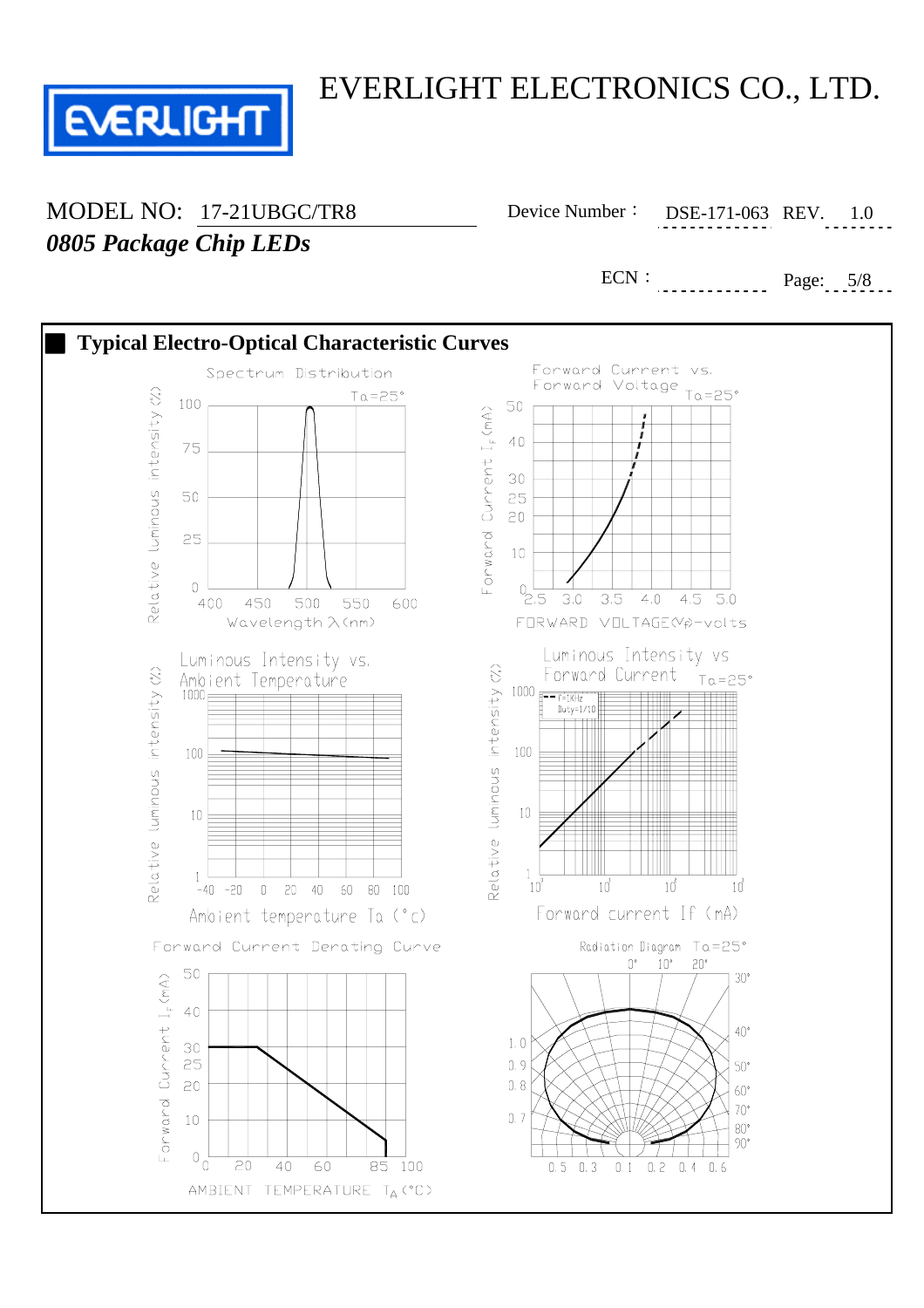

*0805 Package Chip LEDs*

MODEL NO: 17-21UBGC/TR8 Device Number: DSE-171-063 REV. 1.0

ECN:  $Page: 6/8...$ 



#### ■ **Precautions For Use**

#### 1. Over-current-proof

 Customer must apply resistors for protection , otherwise slight voltage shift will cause big current change ( Burn out will happen ).

#### 2. Storage time

- 2.1 The operation of temperature and R.H. are :  $5^{\circ}$ C ~ $35^{\circ}$ C, R.H.60%.
- 2.2 Once the package is opened, the products should be used within a week. Otherwise, they should be keeping in a dampproof box with desiccants. Considering the tape life , we suggest our customers to use our products within a year(from production date).
- 2.3 If opened more than one week in an atmosphere  $5^{\circ}$ C $\sim$ 35 $^{\circ}$ C, R.H.60%, they should be treated at  $60^{\circ}$ C  $\pm$  5°C for 15hrs.
- 2.4 When you discover that the desiccant in the package has a pink color (Normal = blue), you should treat them in the same conditions as 2.3.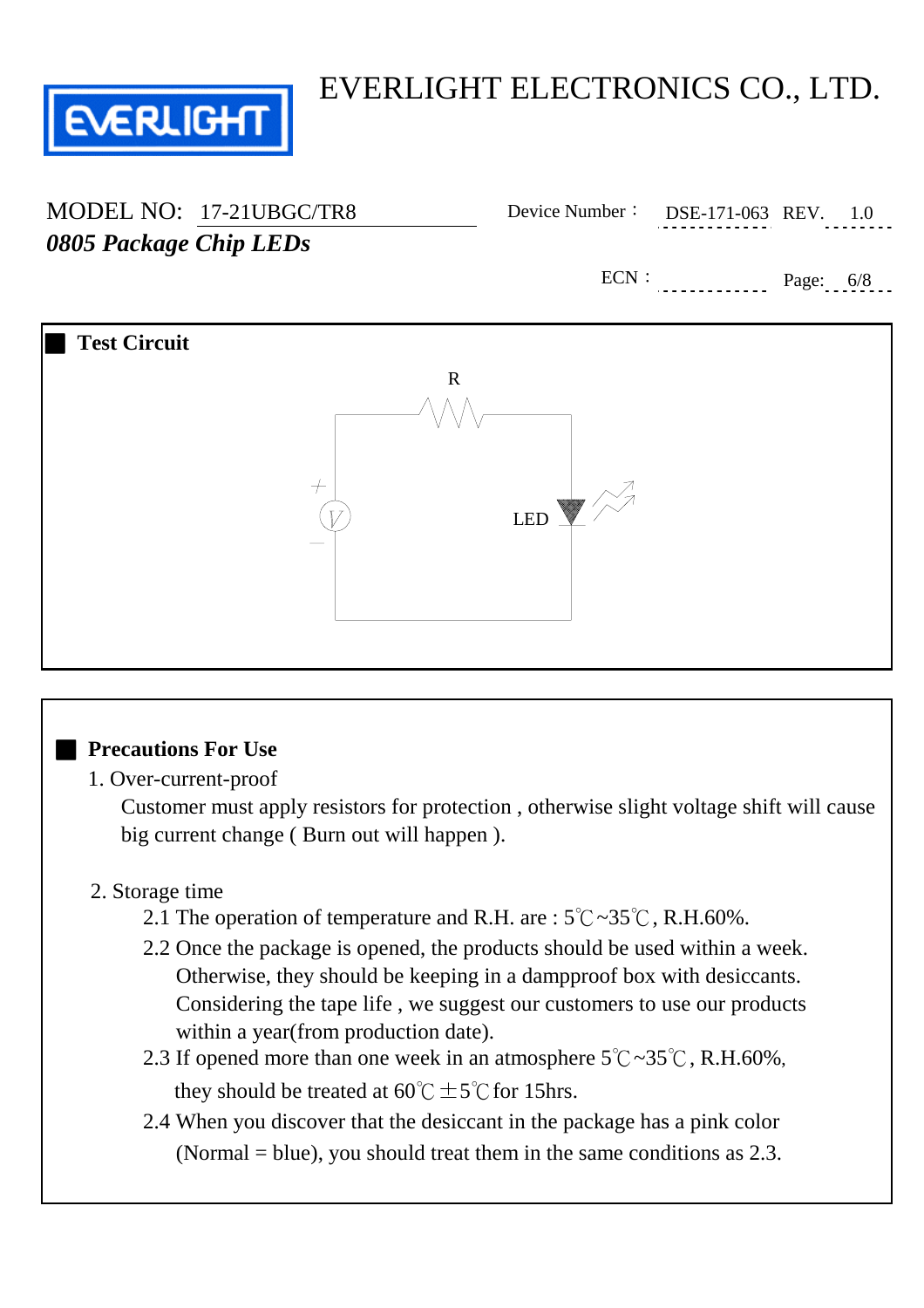

| MODEL NO: 17-21UBGC/TR8 |                            | Device Number: DSE-171-063 REV. |             | 1.0 |
|-------------------------|----------------------------|---------------------------------|-------------|-----|
| 0805 Package Chip LEDs  |                            |                                 |             |     |
|                         |                            | ECN:                            | Page: $7/8$ |     |
|                         |                            |                                 |             |     |
|                         | $\mathcal{L}_{\text{old}}$ |                                 |             |     |



Basic spec is  $\leq$  5 sec when 260°C. If temperature is higher, time should be shorter (+10°C  $\rightarrow$  -1sec). Power dissipation of iron should be smaller than 15 W, and temperature should be controllable. Surface temperature of the device should be under 230 ℃.

#### ■ **Rework**

- 1. Customer must finish rework within 5 sec under 260℃.
- 2. The head of iron can not touch copper foil.
- 3. Twin-head type is preferred.